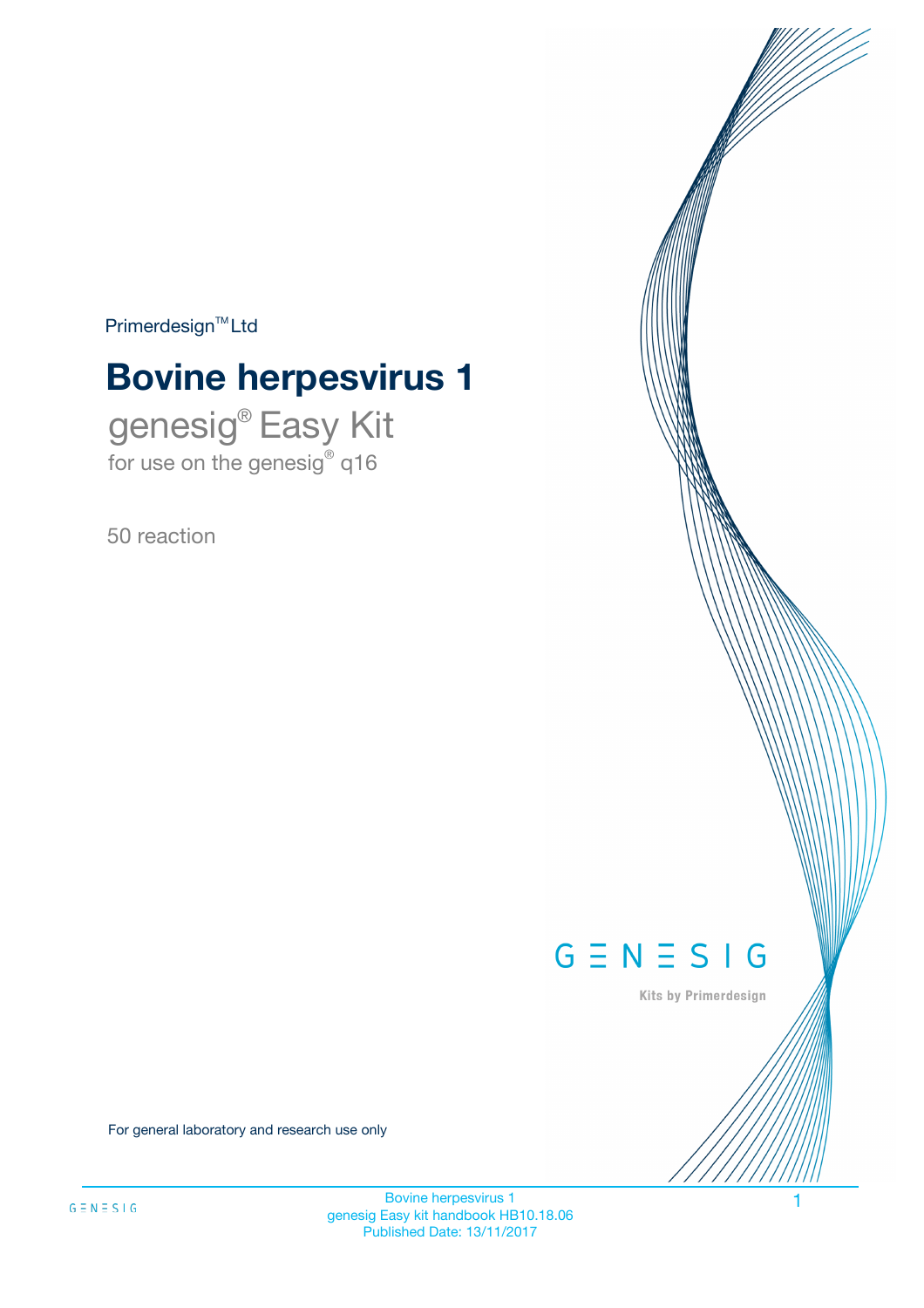## genesig® Easy: at a glance guide

## **For each DNA test**

| Component                 | <b>Volume</b> | Lab-in-a-box pipette |  |
|---------------------------|---------------|----------------------|--|
| <b>BHV-1</b> reaction mix | 10 µl         |                      |  |
| <b>Your DNA sample</b>    | $10 \mu$      |                      |  |

### **For each positive control**

| Component                 | Volume          | Lab-in-a-box pipette |  |
|---------------------------|-----------------|----------------------|--|
| BHV-1 reaction mix        | 10 <sub>µ</sub> |                      |  |
| Positive control template | $10 \mu$        |                      |  |

### **For each negative control**

| Component          | <b>Volume</b>   | Lab-in-a-box pipette |  |
|--------------------|-----------------|----------------------|--|
| BHV-1 reaction mix | 10 <sub>µ</sub> |                      |  |
| <b>Water</b>       | 10 <sub>µ</sub> |                      |  |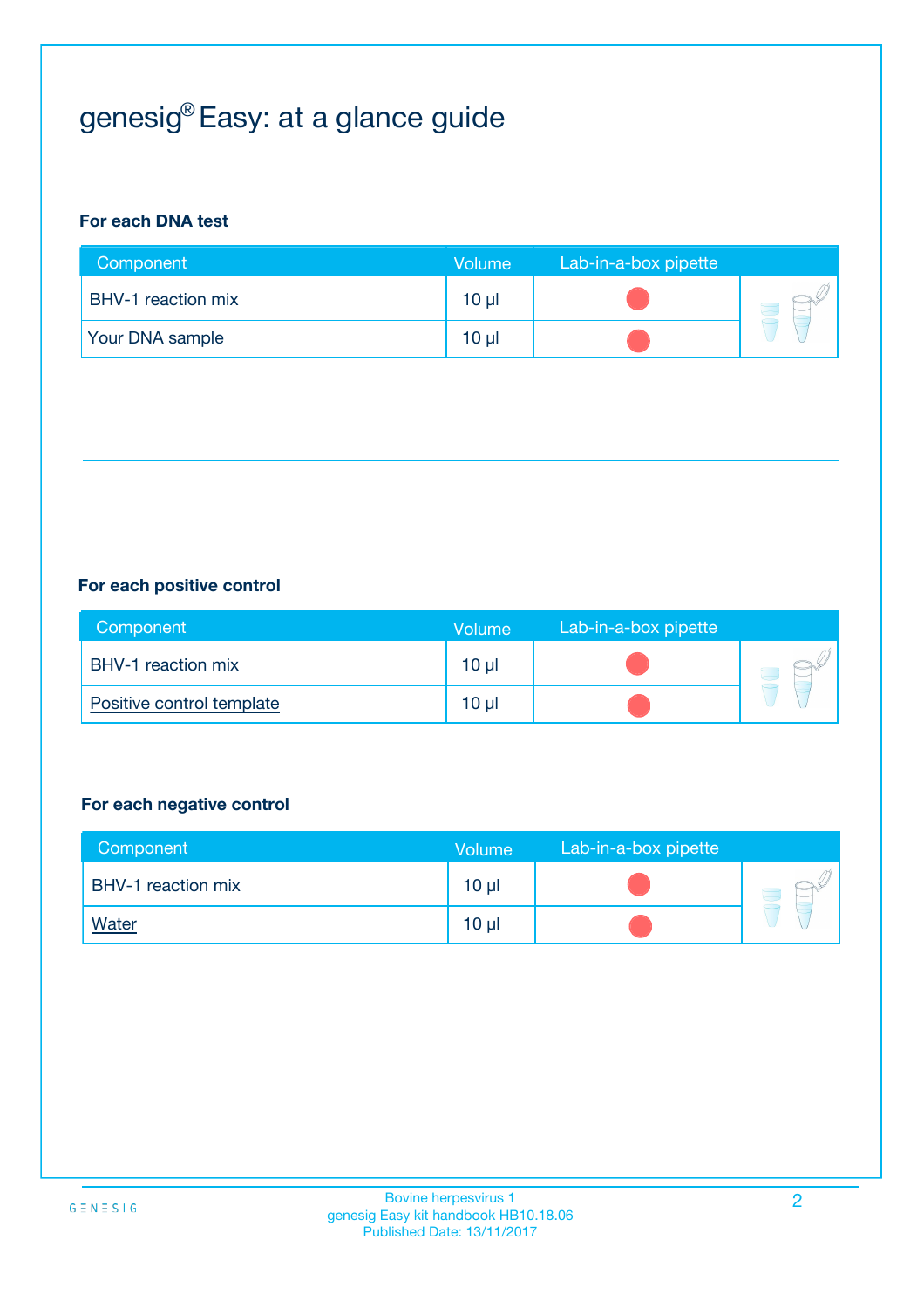## Kit Contents



## Reagents and equipment to be supplied by the user

### **genesig® q16 instrument**

### **genesig® Easy DNA/RNA Extraction Kit**

This kit is designed to work well with all processes that yield high quality DNA but the genesig Easy extraction method is recommended for ease of use.

### **genesig® Lab-In-A-Box**

The genesig Lab-In-A-Box contains all of the pipettes, tips and racks that you will need to use a genesig Easy kit. Alternatively if you already have these components and equipment these can be used instead.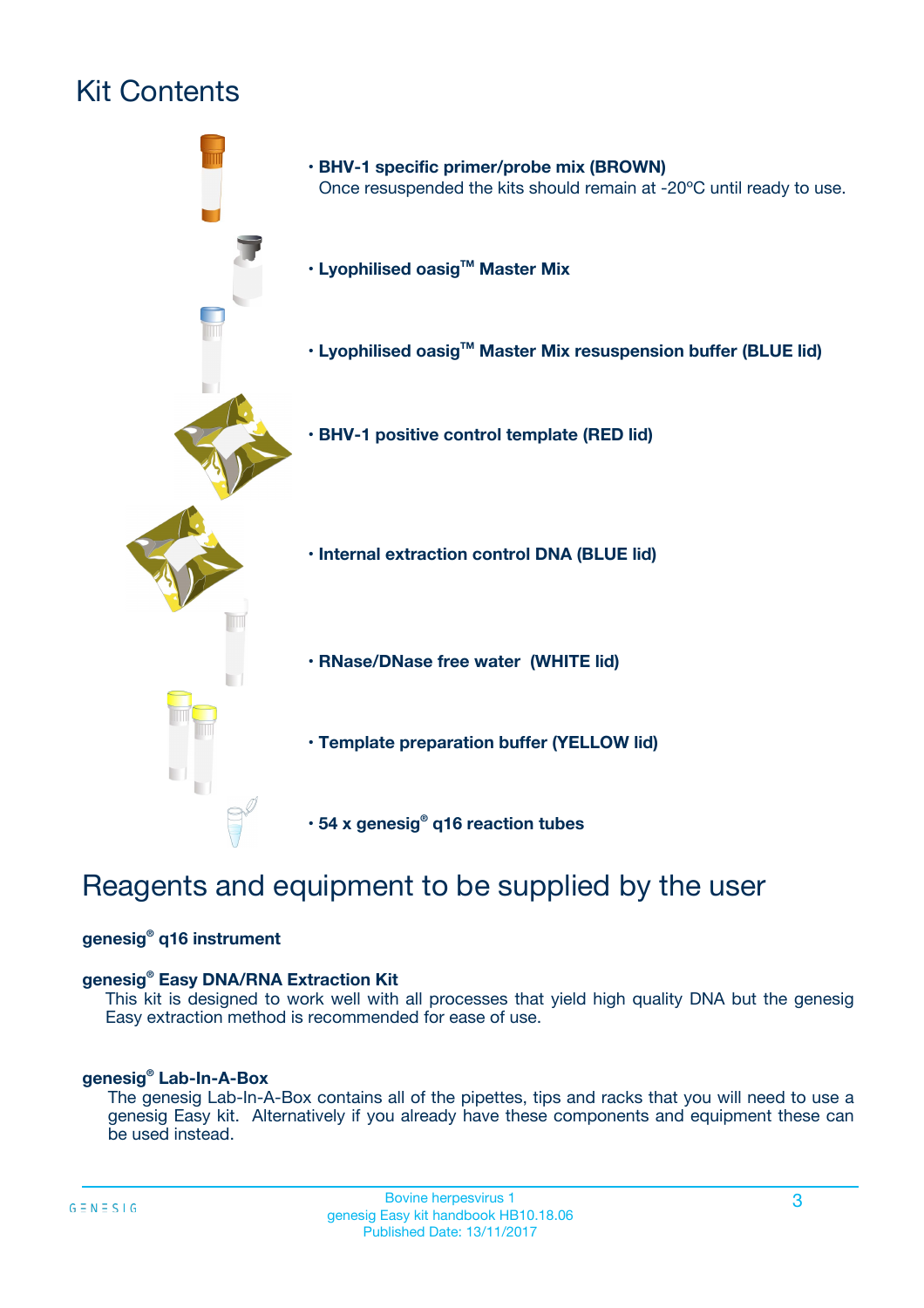## Step-by-step guide

## 1. Create your reaction mix



Use the blue pipette to transfer 500µl**\*** of the oasig Master Mix resuspension buffer into the tube of lyophilised oasig Master Mix and mix well by gently swirling. Then transfer all of that master mix into the brown tube labelled BHV-1 primers/probe.

**\***Transfering 525µl of the oasig Master Mix resuspension buffer to your oasig Master Mix (instead of the 500µl recommended above) will enable you to take full advantage of the 50 reactions by accounting for volume losses during pipetting. In order to do so with the genesig Easy fixed volume pipettes use 1x blue, 2x red and 1x grey pipettes to make the total volume. Please be assured that this will not adversely affect the efficiency of the test.

Cap and shake tube to mix. A thorough shake is essential to ensure that all components are resuspended. **Failure to mix well can produce poor kit performance.**

Leave to stand for 5 minutes. Now your reaction mix is ready to use.

Store the reaction mix in the freezer from hereon.

### Top tip

- Ensure that the reaction mix is mixed thoroughly before each use by shaking.
- Once resuspended do not expose genesig Easy kit to temperatures above -20°C for longer than 30 minutes at a time.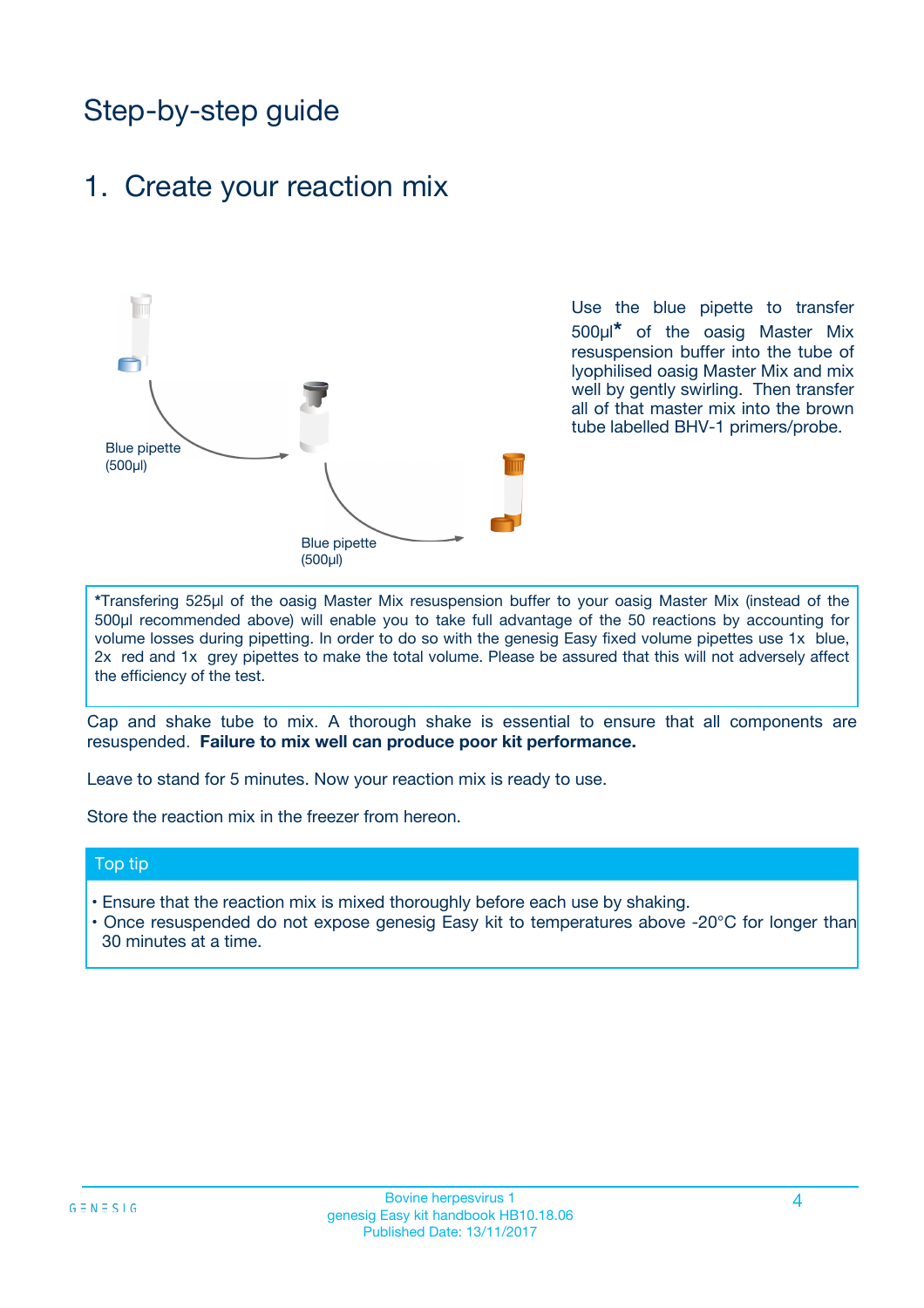## 2. Internal extraction control



Use the blue pipette to transfer 1000µl (2 x 500µl) of template preparation buffer into the Internal Extraction Control DNA tube. Cap and shake tube to mix.

Your kit contains Internal Extraction Control DNA. This is added to your biological sample at the beginning of the DNA extraction process. It is extracted along with the DNA from your target of interest. The q16 will detect the presence of this Internal Extraction Control DNA at the same time as your target. This is the ideal way to show that your DNA extraction process has been successful.

### **If you are using an alternative extraction kit:**

Use the red pipette to transfer 10µl of Internal Extraction Control DNA to your sample **after** the lysis buffer has been added then follow the rest of the extraction protocol.

#### **If you are using samples that have already been extracted:**

Use the grey pipette to transfer 5µl of Internal Extraction Control DNA to your extracted sample.

## 3. Add reaction mix to all reaction tubes



For every reaction to be run, use the red pipette to add 10µl of your BHV-1 reaction mix to every tube.

### Top tip

- Always pipette the reaction mix directly into the bottom of the tube.
- You can label the tube lids to aid your reaction setup but avoid labelling tube sides.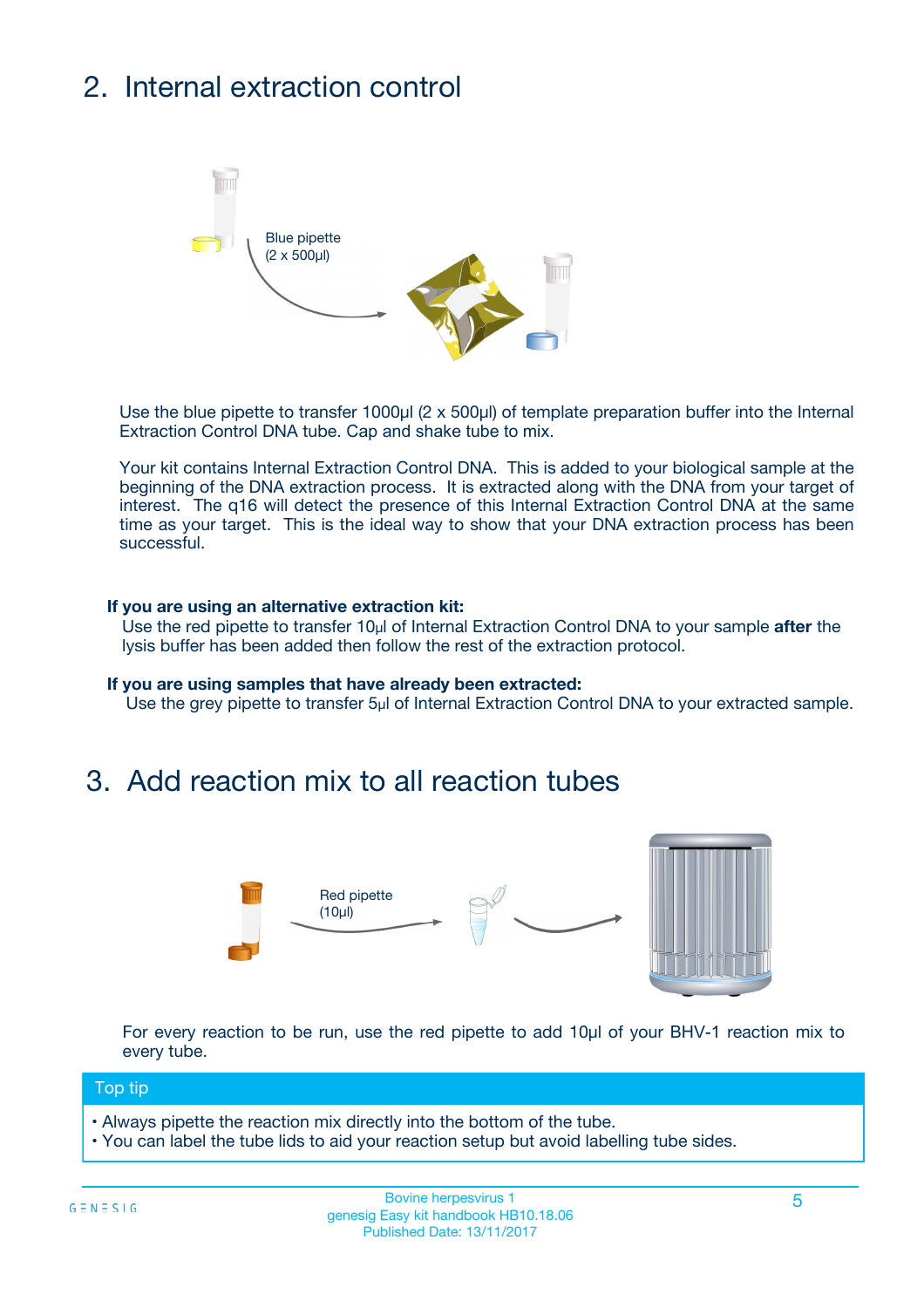## 4. Negative control



For each test you will require a negative control. Instead of DNA, water is used. This sample should typically prove negative thus proving that all of your positive samples really are positive.

To create a negative control reaction simply use the red pipette to add 10µl of the water to the required reaction tubes. Close these tubes after adding the water.

Because some genesig kit targets are common in the environment you may occasionally see a "late" signal in the negative control. The q16 software will take this into account accordingly.

### Top tip

**•** Always add the water to the side of the tube to reduce the introduction of bubbles.

## 5. Set up a test



For each sample you wish to analyse, use the red pipette to add 10µl of your DNA sample to the required reaction tubes. Close these tubes after adding the sample. Always change pipette tips between samples.

### Top tip

**•** Always add the DNA sample to the side of the tube to reduce the introduction of bubbles.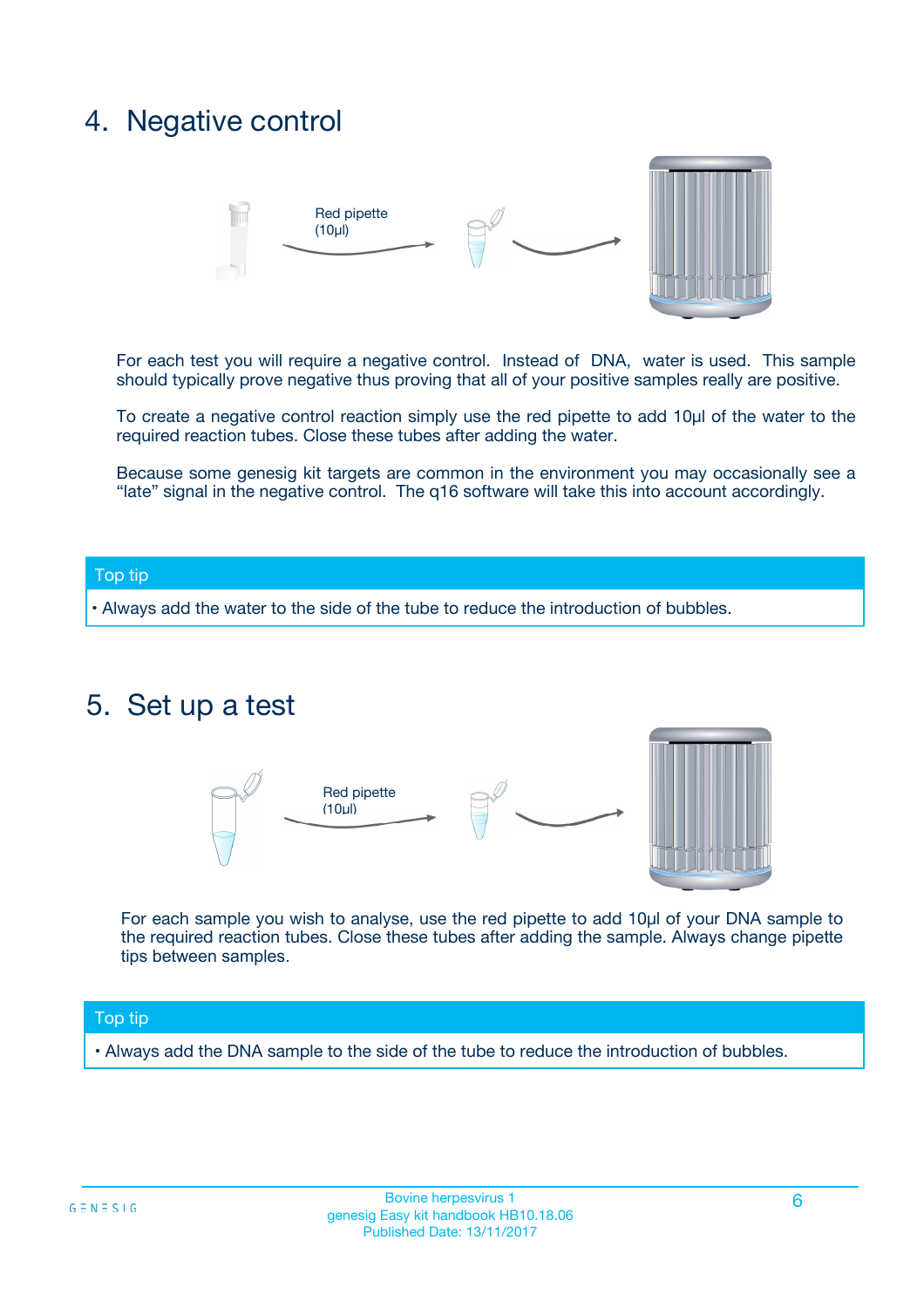## 6. Positive control



Use the blue pipette to transfer 1000µl (2 x 500µl) of template preparation buffer into the positive control template tube. Cap and shake tube to mix.

Each time you run a test you will require a positive control. This is a small portion of DNA from your target of interest. It serves two purposes:

1. It will always test positive so it shows that everything is working as it should be.

2. The q16 software knows how much DNA is present in the positive control. So it can automatically compare your sample of interest with the positive control to calculate the amount of target DNA in your sample.

To create a positive control reaction, simply use 10µl of the positive control instead of your DNA sample.



Take great care when setting up your positive control. The positive control template has the potential to give you a false positive signal in your other samples. Set positive controls up last after all other sample tubes are closed. Always change pipette tips between samples. You may even choose to set up positive controls in a separate room.

### Top tip

**•** Always add the positive control to the side of the tube to reduce the introduction of bubbles.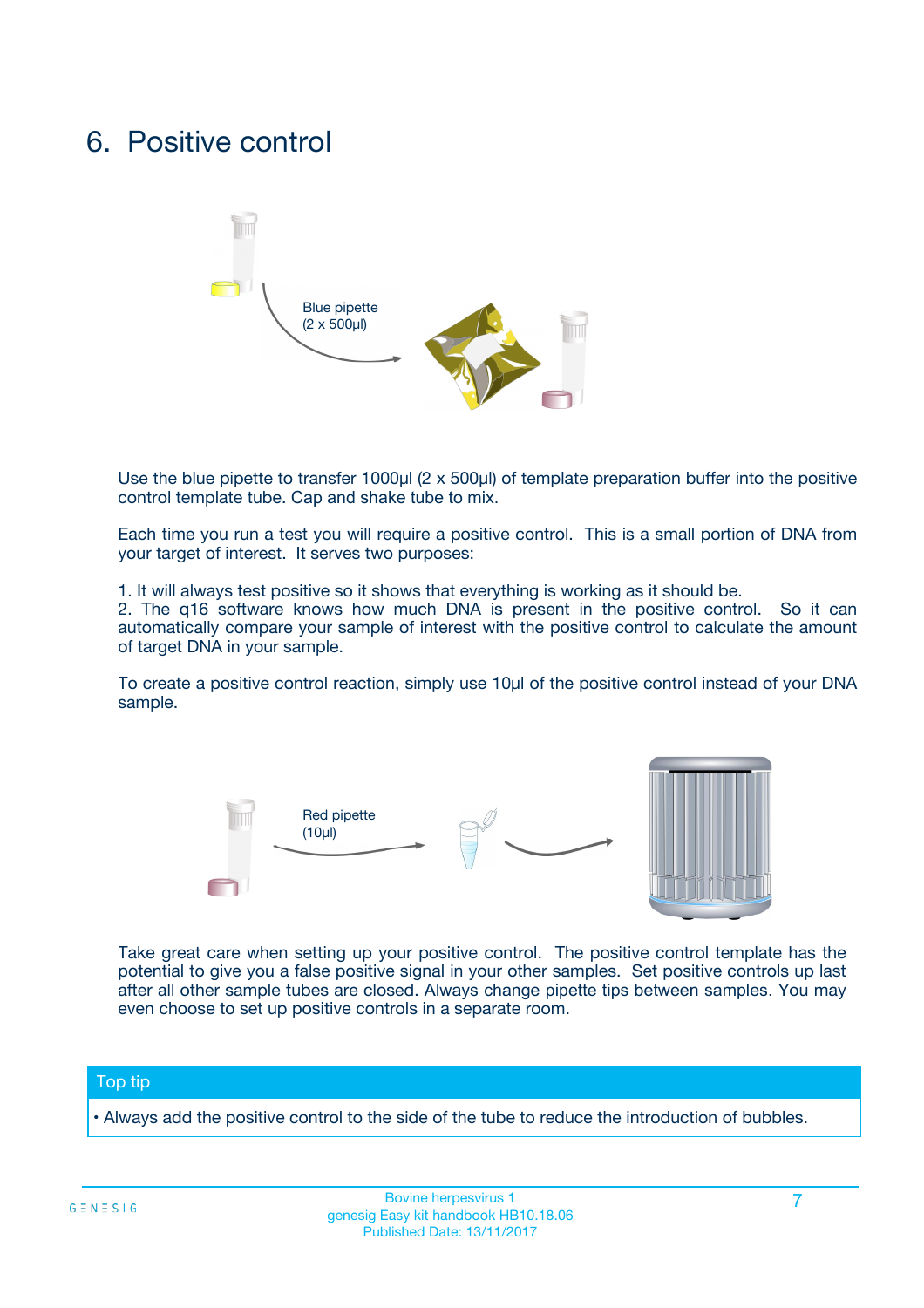## 7. Running the test

Place the tubes into the correct positions in your q16 as defined by the software, this may include positioning of empty tubes to ensure that the q16 lid is balanced. The run can then be started.

| genesig q16 PCR software - 1.2                        |                                                         | $\Box$                                                                                      |
|-------------------------------------------------------|---------------------------------------------------------|---------------------------------------------------------------------------------------------|
| <b>Open Experiments:</b><br>Unsaved (New Experiment 2 | <b>B</b> Open<br>$\Box$ New<br>$\overline{\phantom{a}}$ | Save<br>Save As<br>$G \equiv N \equiv S \mid G$<br><b>C</b> Close<br><b>X</b> Configuration |
| <b>Setup</b><br><b>Results</b><br><b>Stages:</b>      |                                                         |                                                                                             |
| <b>Notes</b>                                          | <b>Samples</b>                                          | <b>Tests</b>                                                                                |
| <b>Name and Details</b>                               | Color<br>Name                                           | Note<br>Note<br>Color<br>Name                                                               |
| New Experiment 2017-10-26 11:06                       | Sample 1                                                | $-$<br>علي<br>Test 1                                                                        |
| Kit type: genesig® Easy Target Detection kit          | Sample 2                                                |                                                                                             |
| Instrument Id.:                                       | Sample 3                                                | $\qquad \qquad \blacksquare$<br>$\qquad \qquad \blacksquare$                                |
| <b>Run Completion Time:</b><br><b>Notes</b>           | Sample 4                                                |                                                                                             |
|                                                       | Sample 5<br>$\blacktriangle$                            | $\triangle$<br>♠<br>⊕<br>⊕                                                                  |
| <b>Well Contents</b>                                  | $\overline{\mathbf{v}}$                                 | Run                                                                                         |
| Pos.<br>Test                                          | Sample                                                  | <b>Run Status</b>                                                                           |
| Test 1<br>$\overline{1}$                              | <b>Negative Control</b>                                 | A                                                                                           |
| $\overline{2}$<br>Test 1                              | Positive Control                                        |                                                                                             |
| $\overline{\mathbf{3}}$<br>Test 1                     | Sample 1                                                | Show full log                                                                               |
| Test 1<br>$\overline{4}$                              | Sample 2                                                |                                                                                             |
| 5<br>Test 1                                           | Sample 3                                                | <b>Run Control</b>                                                                          |
| 6<br>Test 1                                           | Sample 4                                                |                                                                                             |
| $\overline{7}$<br>Test 1                              | Sample 5                                                |                                                                                             |
| 8                                                     |                                                         | $\triangleright$ Start Run<br>Abort Run                                                     |
|                                                       | <b>JOD FURTY TUDE TO BUILDED IN</b>                     | v                                                                                           |

### Top tip

- Before loading tubes into the q16, check for bubbles! Flick the bottom of the tubes to remove any bubbles that may have formed during the test setup.
- Apply centrifugal force with a sharp wrist action to ensure all solution is at the bottom of the reaction tube.
- When repeating a test you can use a previous file as a template by clicking 'open' then selecting File name > Files of Type > Experiment file as template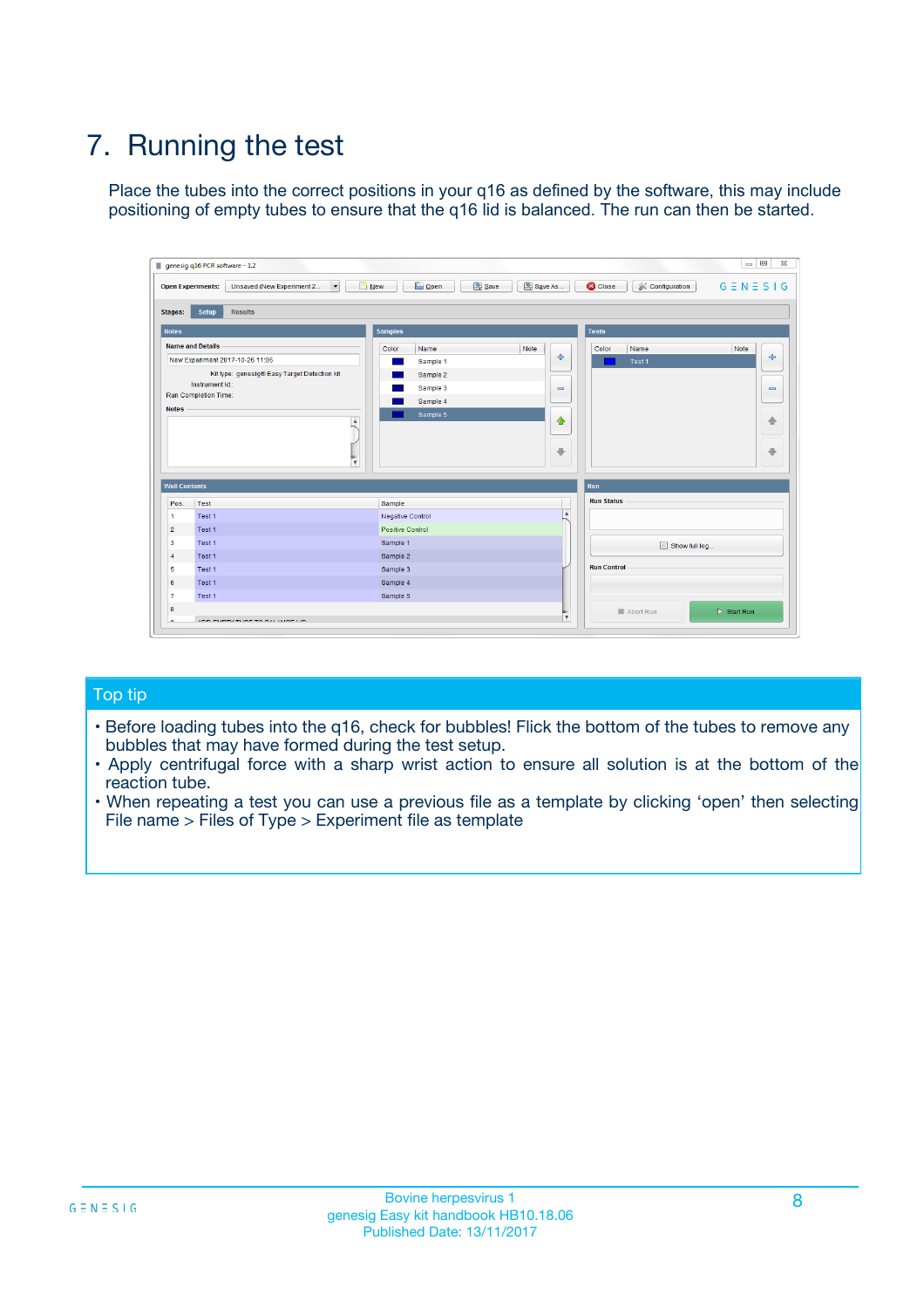## What do my results mean?

Analysis of your data is carried out automatically by the genesig q16. The following information is designed to help you fully understand a result or to troubleshoot:

## "Positive"

### **Explanation**

Your sample has produced a positive result. Your target of interest is present and you can use the reported quantity.

## "Negative"

### **Explanation**

Your sample has produced a negative result. The target is not present in your sample.

## "Test contaminated"

### **Explanation**

The Negative Control should be completely free of any DNA. If you see this error message it means that at some point during the setup, the Negative Control has been contaminated with DNA and has given a positive signal. This contamination has invalidated the test. The Positive Control and your test samples are both possible sources of contaminating DNA. The genesig q16 reaction tubes from previous runs will also contain very high amounts of DNA so it is important that these are carefully disposed of after the run is completed and NEVER OPENED. It may be the case that your kits have become contaminated which will lead to the same problem occurring repeatedly.

### **Solutions**

1. Clean your working area using a commercial DNA remover solution to ensure the area is DNA free at the start of your run and re-run the test

2. If the problem persists then the kit has become contaminated and it will have to be discarded and replaced with a new kit. When you open the new kit, run a simple test to show that changing the kit has solved the problem. Prepare a test which includes only the Positive Control, the Negative Control and one 'mock sample'. For the 'mock sample' add water instead of any sample DNA. The result for the Negative Control and the mock sample should be negative indicating that contamination is no longer present.

### **Preventive action**

An ideal lab set-up has a 'Clean area' where the test reagents are prepared and a 'sample area' where DNA samples and the Positive Control template are handled. The best workflow involves setting up all the test components (excluding the positive control template) in the clean area and then moving the tests to the sample area for sample and Positive Control addition. If this method is followed then the kit components are always kept away from possible sources of contamination. For extra security the Negative Control can be completely prepared and sealed in the clean area. All work areas should be decontaminated regularly with DNA remover.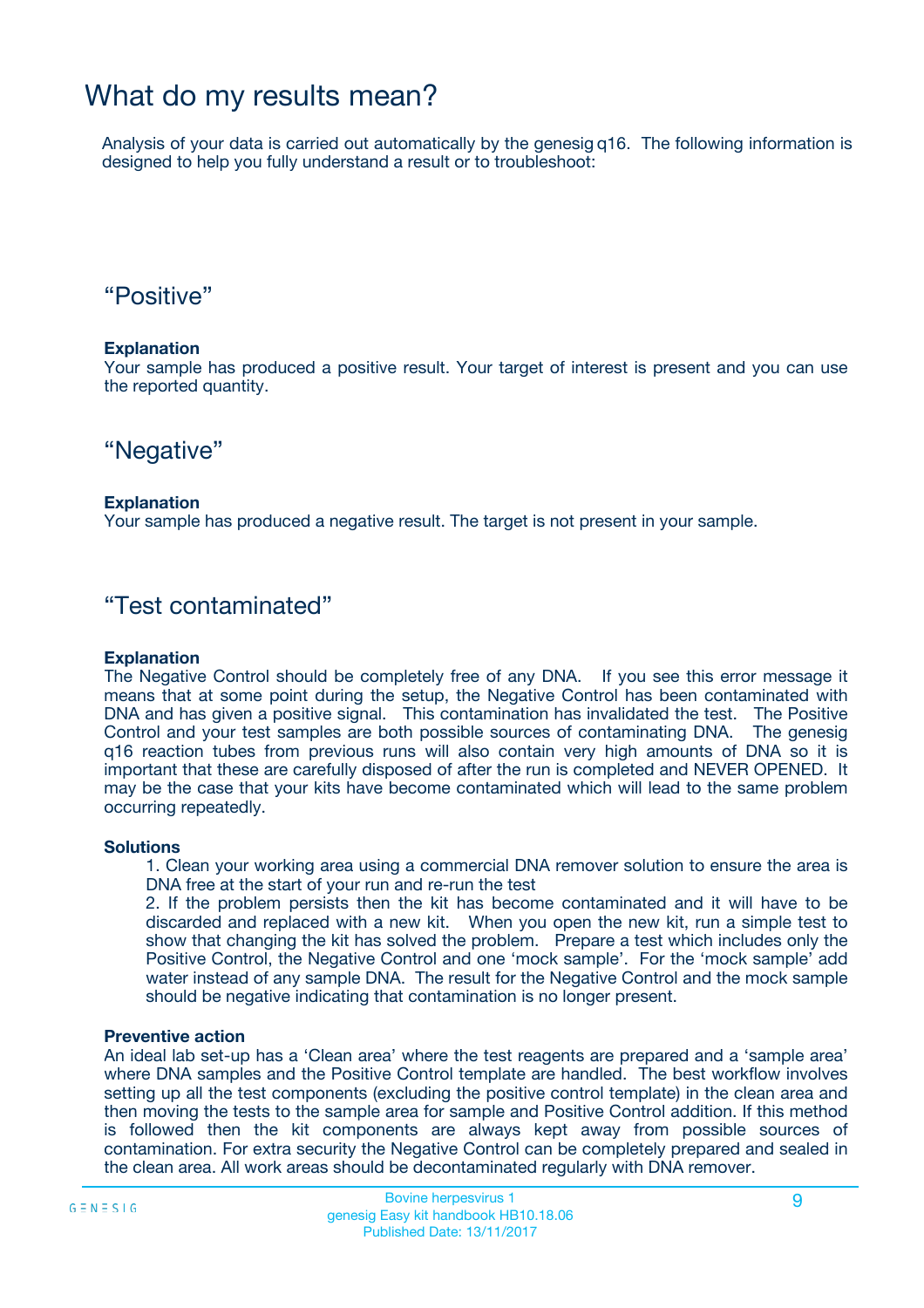## "Sample preparation failed"

### **Explanation**

The test has failed because the quality of the sample was not high enough. The Internal Extraction Control component identifies whether the sample has been prepared correctly and is of suitable quality. This error message means that this quality control test has failed and the sample quality is not high enough for analysis.

#### **Solutions**

1. Check the sample preparation protocol for any user errors then repeat.

2. Poor quality samples can result from overloading the sample preparation protocol with too much starting material. Try reducing the amount of starting material then repeat.

3. Failing to add the Internal extraction Control DNA to your sample during the sample preparation protocol can also lead to a reported result of "sample preparation failed". Ensure that this step has not been overlooked or forgotten. If your samples are derived from an archive store or from a process separate from your genesig Easy extraction kit; you must add 5µl of Internal Extraction Control DNA into each 0.5ml of your sample to make it suitable for use on the q16.

## "Positive result, poor quality sample"

### **Explanation**

The test is positive so if you are only interested in obtaining a 'present or absent' answer for your sample then your result is reliable. However, the test contains an Internal Extraction Control component that identifies if the sample is of high quality. This quality control test has failed and the sample is not therefore of high enough quality to accurately calculate the exact copy number of DNA present. If you require quantitative information for your sample then proceed with the solutions below.

### **Solution**

For appropriate solutions, read the "Sample preparation failed" section of this handbook.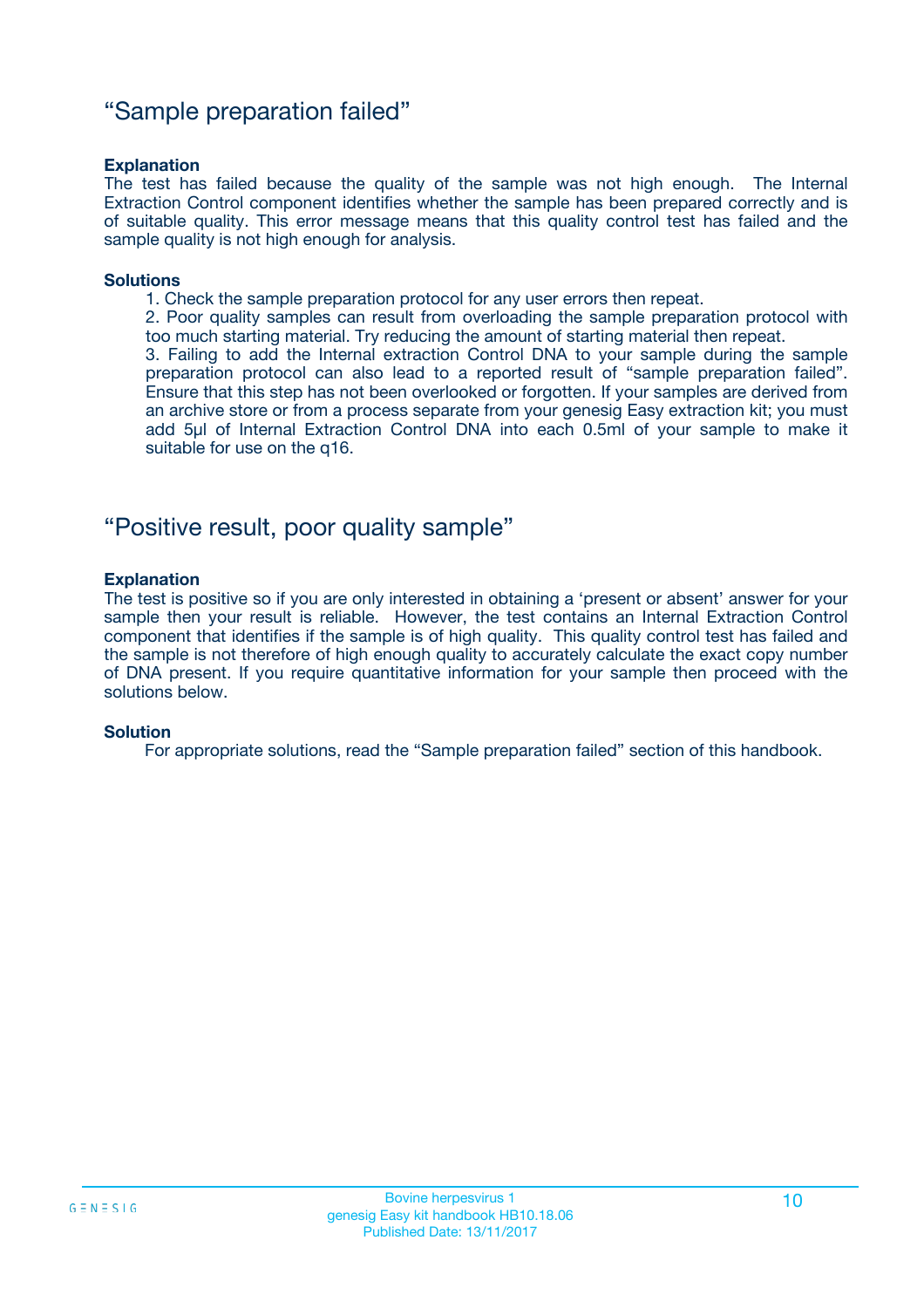## "Test failed"

### **Explanation**

The test has failed because the Positive Control has not worked. The Positive Control is present to show that all aspects of the test are working correctly together. When this control test fails, the test as a whole is invalidated. This finding indicates that a problem has occurred in the reaction set-up part of the experiment and has nothing to do with sample preparation.

### **Solutions**

- 1. Check the entire workflow and test set-up to look for any user errors, then repeat the test e.g. have the right colour pipettes and solutions been used with the correct tubes?
- 2. Ensure the positive and negative controls are inserted into the correct wells of your q16.

3. A component of the test may have 'gone off' due to handing errors, incorrect storage or exceeding the shelf life. When you open a new kit, run a simple test to show that changing the kit has solved the problem. Prepare a test which includes only the Positive Control, the Negative Control and one 'mock sample'. For the 'mock sample' add internal control template instead of any sample DNA. If the Positive Control works, the mock sample will now be called as a negative result.

## "Test failed and is contaminated"

### **Explanation**

The Positive Control is indicating test failure, and the Negative Control is indicating test contamination. Please read the "Test Failed" and "Test contamination" sections of this technical support handbook for a further explanation.

### **Solution**

For appropriate solutions, read both the "Test failed" and "Test contaminated" sections of this handbook.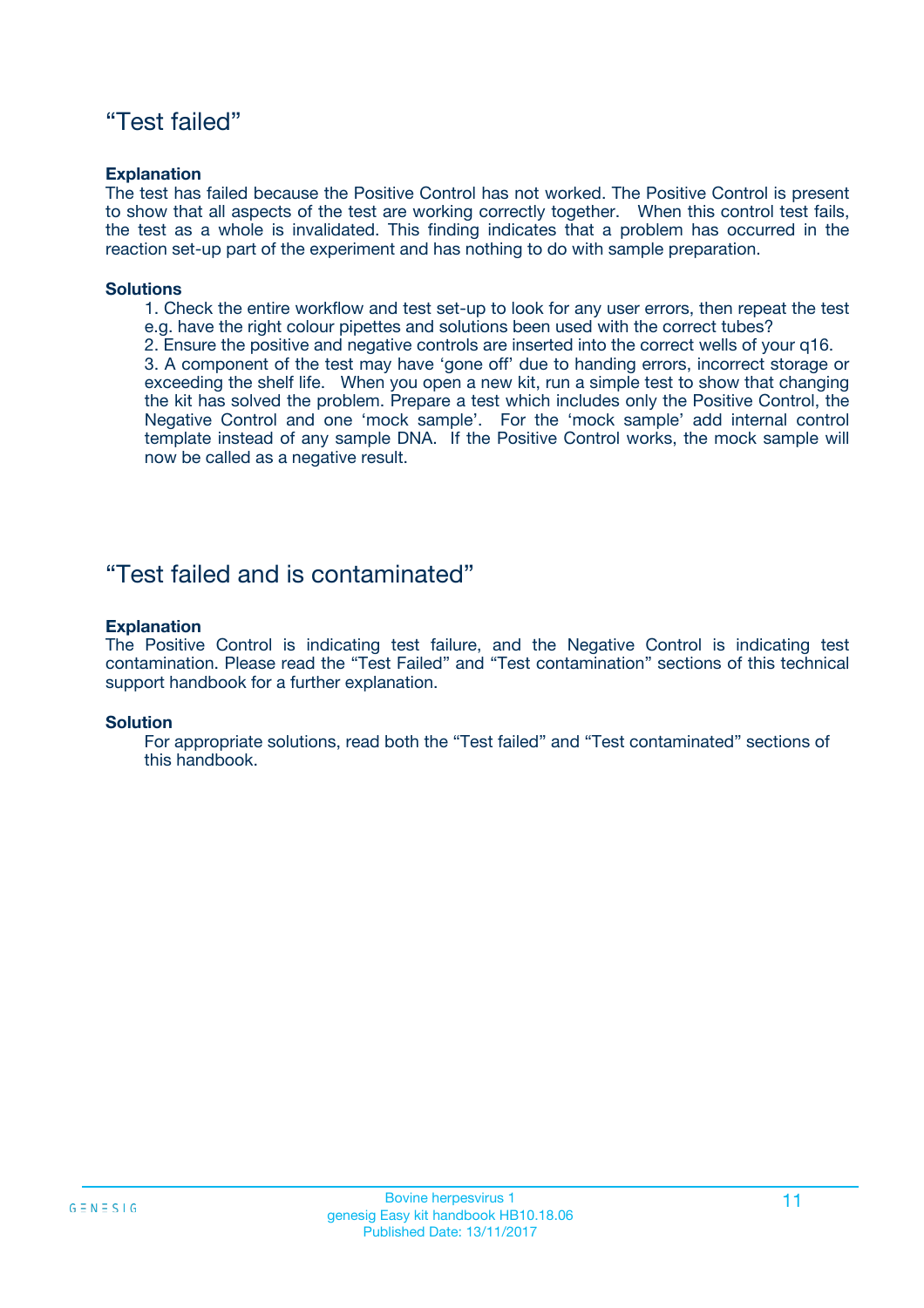## Bovine herpesvirus 1

The Bovine Herpesvirus 1 (BHV-1) is caused by a double-stranded DNA virus of the Varicellovirus genus. The viral particle consists of a spherical envelope up to 200 nm in diameter, a tegument containing both essential and non-essential proteins, a nucleocapsid, and a core containing the 136 kilobasepair genome.

BHV-1 causes a number of diseases in cattle by infection via transmission of infected mucosal droplets or semen. The main routes of infection are thus aerosol transmission, sexual contact or artificial insemination. The viral particles infect epithelial cells of the upper respiratory tract, tonsils and conjunctivae leading to infectious bovine rhinotracheitis. Infection can also occur in the vaginal or prepuce mucous membranes causing infectious pustular vulvovaginitis in cows and infectious balanoposthitis in bulls, as well as CD4+ T cells, monocytes and macrophages causing immunosupression and hence vulnerability to other infections. Viral replication begins within two hours of infection, resulting in viral release six hours later. There are both inactivated and modified live vaccines available against this virus with DNA vaccines in development.

The respiratory disease caused by BHV-1 manifests with fever, cough, discharge from the nose, loss of appetite with ulcers commonly occurring in the nose and mouth. The venereal diseases present with fever, loss of appetite, painful urination, a swollen vulva with pustules and discharge in cows, and pain on sexual contact in bulls. Latent infections occur mainly in the peripheral nervous system, but also in tonsillar lymphoid cells and peripheral blood lymphocytes. Viral reactivation, resulting in shedding, is known to be partly caused by stress.

As well as the diseases mentioned, BHV-1 is also one of the agents responsible for causing Bovine Respiratory Disease (BRD), or 'shipping fever', a serious pneumonic condition which can cause diphtheria and pneumonia.

There are several subtypes of the virus with different virulence that are responsible for different diseases. The respiratory disease is caused by BHV-1.1 and -1.2b strains, whilst BHV-1.1b strains are associated with venereal diseases mentioned above.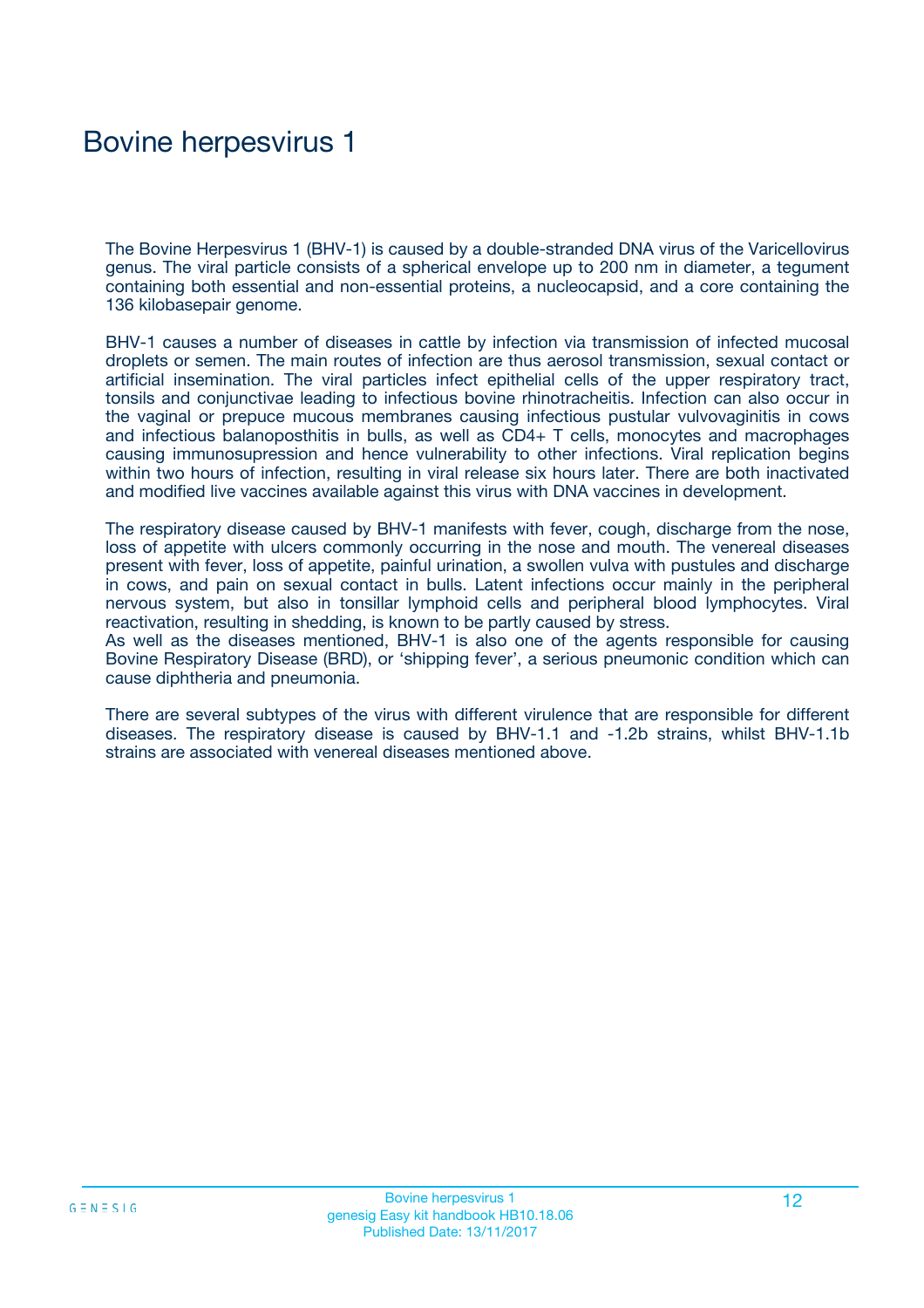## **Specificity**

The Primerdesign genesig Kit for Bovine herpesvirus 1 (BHV-1) genomes is designed for the in vitro quantification of BHV-1 genomes. The kit is designed to have the broadest detection profile possible whilst remaining specific to the BHV-1 genome.

The primers and probe sequences in this kit have 100% homology with a broad range of BHV-1 sequences based on a comprehensive bioinformatics analysis.

The primers have 100% homology with all three reference sequences contained in the NCBI database (M96453.1, Z54206.1, AJ004801.1).

If you require further information, or have a specific question about the detection profile of this kit then please send an e.mail to enquiry@primerdesign.co.uk and our bioinformatics team will answer your question.